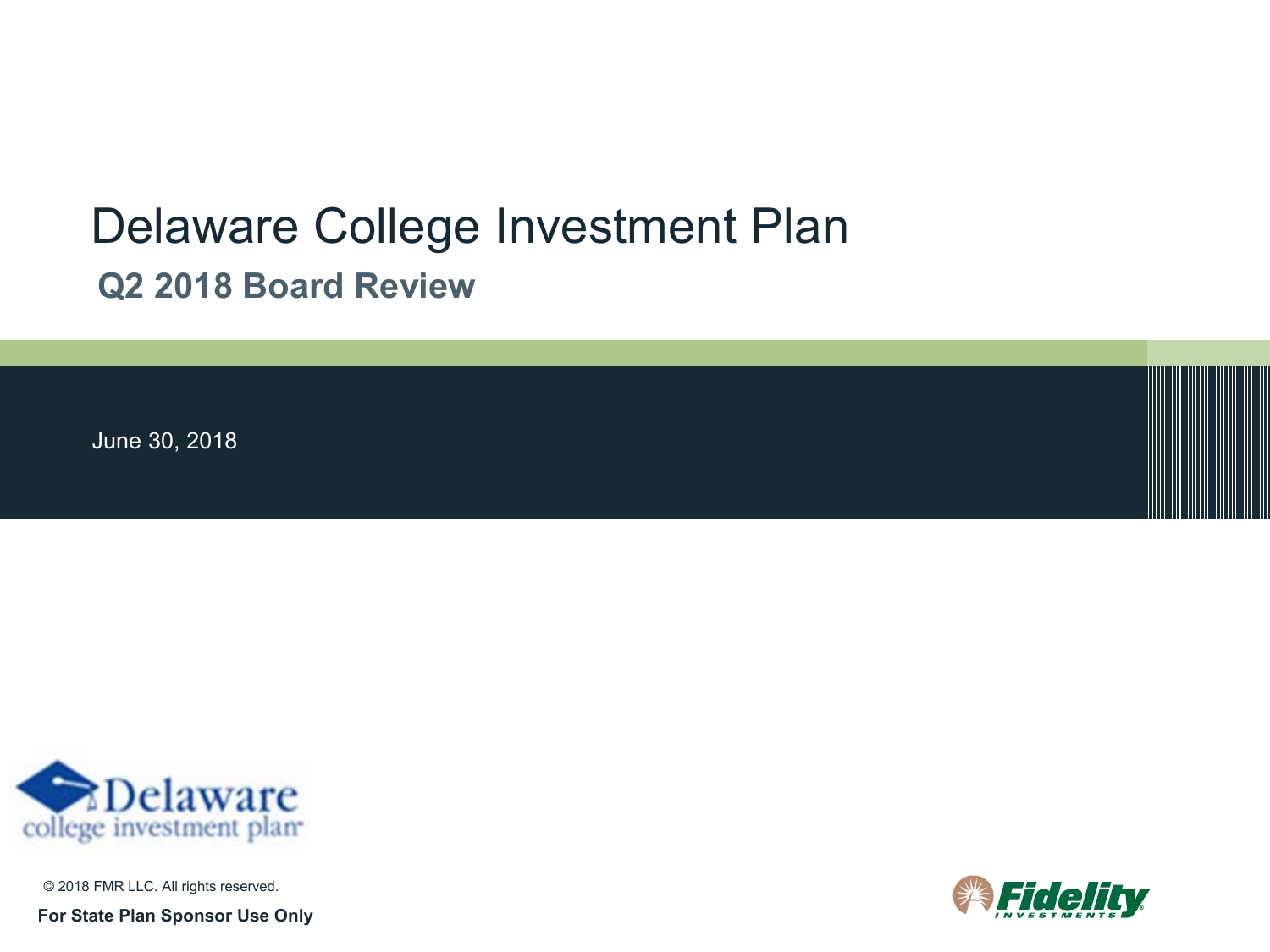### Delaware College Investment Plan Highlights **As of June 30, 2018**

- In Q2, Fidelity age-based and static portfolios had positive absolute returns
- ► However, on a relative basis, nearer-term age-based portfolios underperformed their benchmarks
- ► Longer term, majority<sup>1</sup> of the Fidelity aged-based portfolios outperformed their respective benchmarks over the 1, 3 and 5 year periods net of fees
- ► Positive absolute performance across all age-based and static portfolios over the 1yr, 3yr, 5yr, 10yr, and LOF periods
- ► Underlying managers positively contributed to relative performance for Fidelity age-based portfolios in Q2, but this was offset by our underweight in U.S. equities and the overweight in Emerging Market equities
- ► Multi-firm portfolios lagged benchmarks in Q2, largely driven by underperformance of the underlying funds, particularly in U.S. equities and Emerging Market equities
- ► Fidelity Index portfolios performed in line with expectations
- In terms of asset breakdowns:

| Age Based - Fidelity | $~100\%$ (~\$428M)        | <b>Static</b>     | ~14% (~\$97M)      |
|----------------------|---------------------------|-------------------|--------------------|
| Age Based – Multi    | $\sim$ 2% ( $\sim$ \$14M) | <b>Individual</b> | $~100$ (~\$55M)    |
| Age Based – Index    | $~12\%~(^2$78M)$          | <b>Bank</b>       | $~1\%~(^{+}$ \$7M) |

Notes: 1) Fid Funds: DE College portfolios slightly underperformed the benchmark net of fees (by 5bps) in the 1 year period. All Fidelity age-based portfolios have outperformed the benchmark in the 3 and 5 year periods

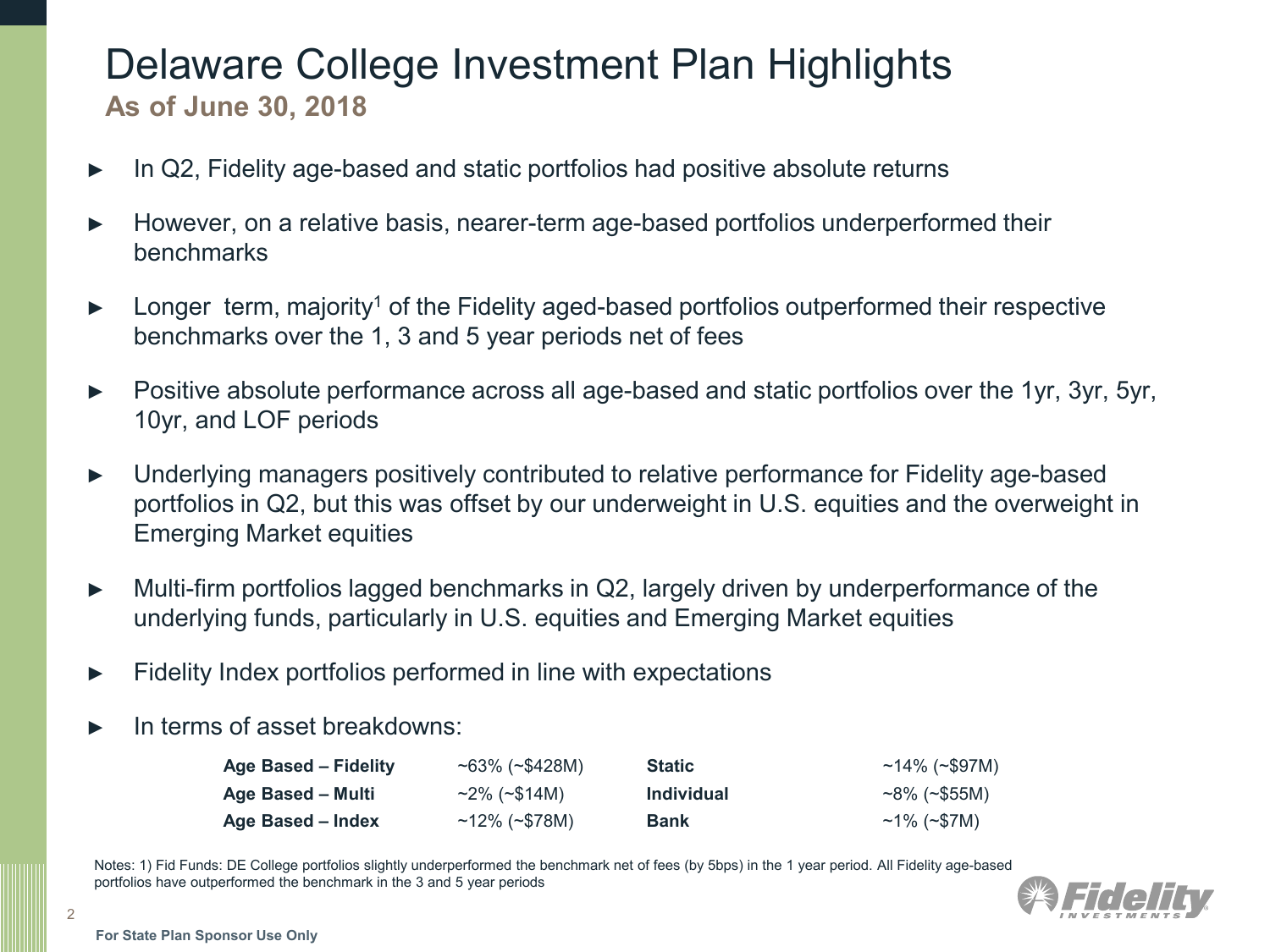## Our Philosophy

**College Savings is a long term challenge that requires a clear understanding of participants and a firm-wide commitment to helping provide better outcomes**

**College Investment strategies are designed to help investors solve the challenge of investing for college**

### **We believe that achieving success requires:**

Research on the key drivers of college savings, including capital markets, and participant demographics and behavior

- A strategic glide path that reflects the key drivers of long-term outcomes
- Complemented by active allocation and fund management seeking to incrementally improve results
- All supported by robust research capabilities



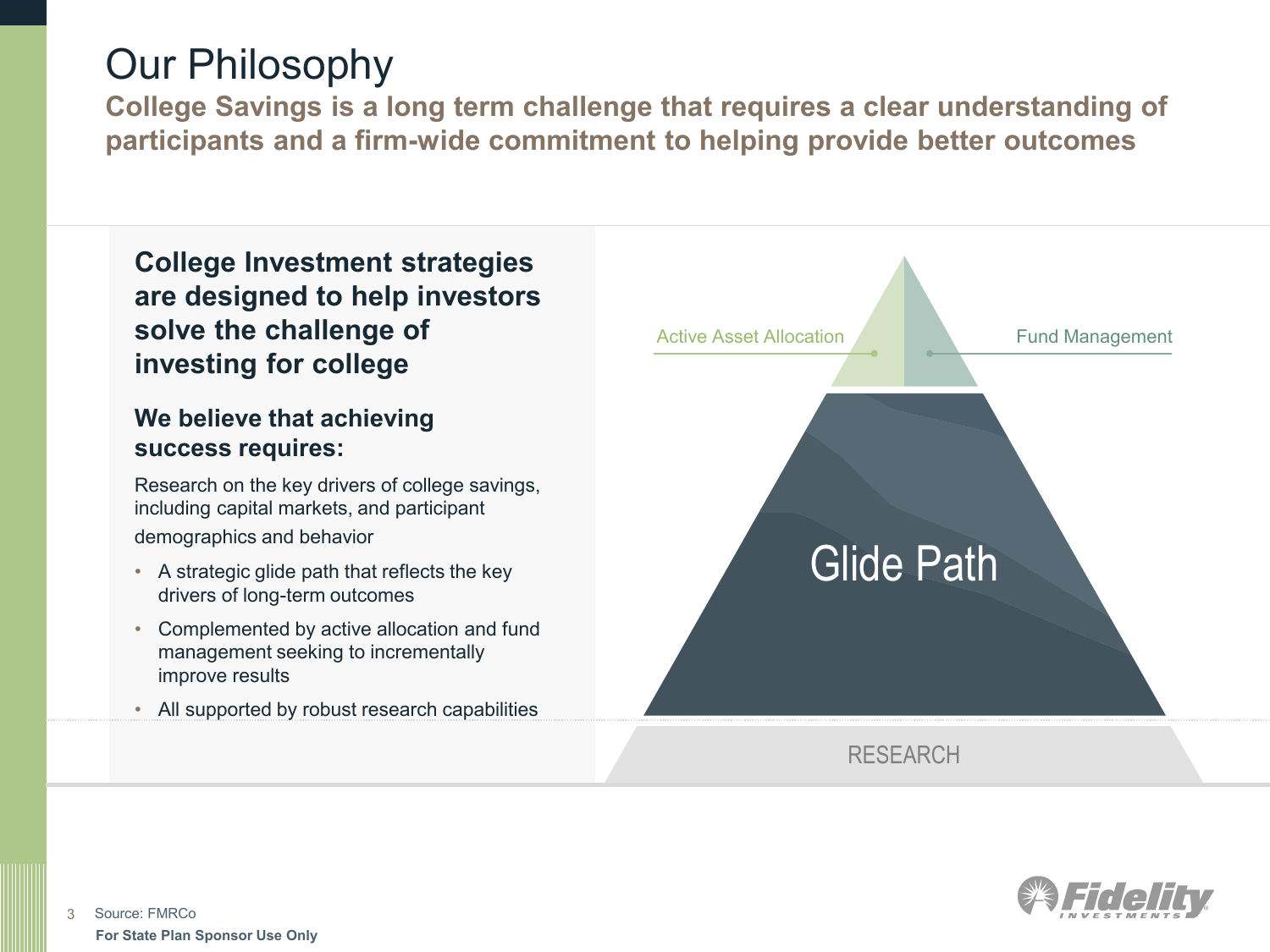## Current Positioning and Views

**June 30, 2018**

- As equity market valuations have continued to increase and the risks of near peak corporate profit margins have trended higher, we have moved to an **underweight position in equities**
- Equity positioning reflects the risks of increased valuations and near peak corporate profit margins. **We continue to view Emerging Market Equities to have stronger fundamentals and are favorably valued relative to developed markets**
- **Inflation-sensitive assets are attractively valued** and sentiment is bearish following a long period of low inflation. As late cycle pressures build in developed economies against the backdrop of accommodative monetary and fiscal policy, market participants may be mispricing the potential for inflation
- **Yields on sovereign bonds are at historic lows** and the distribution of potential outcomes supports an underweight. We have moved to a more neutral duration with an increase in long bond exposure. Tighter spreads have reduced the margin of safety in credit

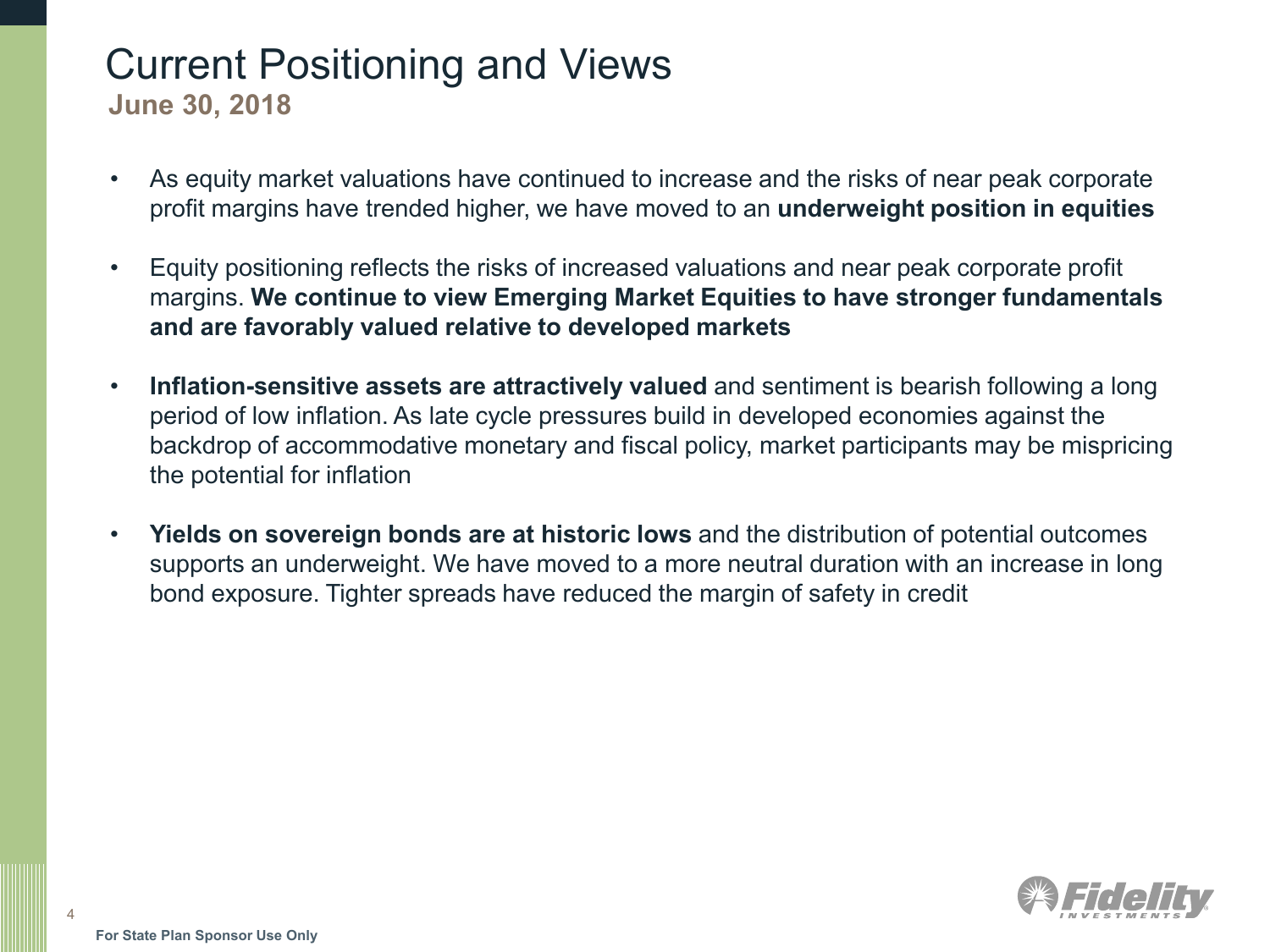## Delaware College Investment Plan Active Age-Based Portfolios (Fidelity Funds and Multi-Firm Funds) Asset Allocation

Active Age-Based 529 Portfolios (Fidelity Funds and Multi-Firm Funds)

Asset Allocation Rolldown\*



\*This chart illustrates the target asset allocations among stocks, bonds and short-term funds. This chart also illustrates how these allocations may change over time. The future target asset allocations may differ from this approximate illustration

#### ACTIVE AGE-BASED PORTFOLIOS (MULTI-FIRM FUNDS) COMPOSITE BENCHMARKS

| <b>Component Index</b>    | 2036   | 2033   | 2030   | 2027   | 2024   | 2021   | 2018   | College |
|---------------------------|--------|--------|--------|--------|--------|--------|--------|---------|
| DJ US Total Stk Mkt       | 66.50% | 57.90% | 49.32% | 40.72% | 32.13% | 23.15% | 14.00% | 14.00%  |
| MSCI AC Wid exUS (Net MA) | 28.50% | 24.82% | 21.13% | 17.45% | 13.77% | 9.92%  | 6.00%  | 6.00%   |
| BBgBarc U.S. Agg Bond     | 5.00%  | 17.28% | 29.55% | 35.83% | 42.03% | 48.54% | 50.00% | 50.00%  |
| BBgBarc 3M t-bill         | 0.00%  | 0.00%  | 0.00%  | 6.00%  | 12.07% | 18.39% | 30.00% | 30.00%  |

The pre-tax composite benchmarks shown are composed of a blend of indices that represent the broad market asset classes applicable to each Portfolio strategy. Composite benchmarks are not rebalanced on a regular basis to reflect the actual asset weightings of the Portfolios. The underlying funds in each Portfolio may not hold all of the component securities included in, or in the same proportion as represented in, its corresponding composite benchmark. Securities indices are unmanaged and are not subject to fees and expenses typically associated with managed accounts or investment funds. Benchmark returns assume the reinvestment of dividends and interest income. Investments cannot be made directly in a broad-based securities index. Allocations as of 7/2/2018. The above are projected asset allocations and may change over time. The Delaware College Investment Plan future target asset allocations may differ from these projections. Percentages may not total 100% due to rounding.



5 Source: FMRCo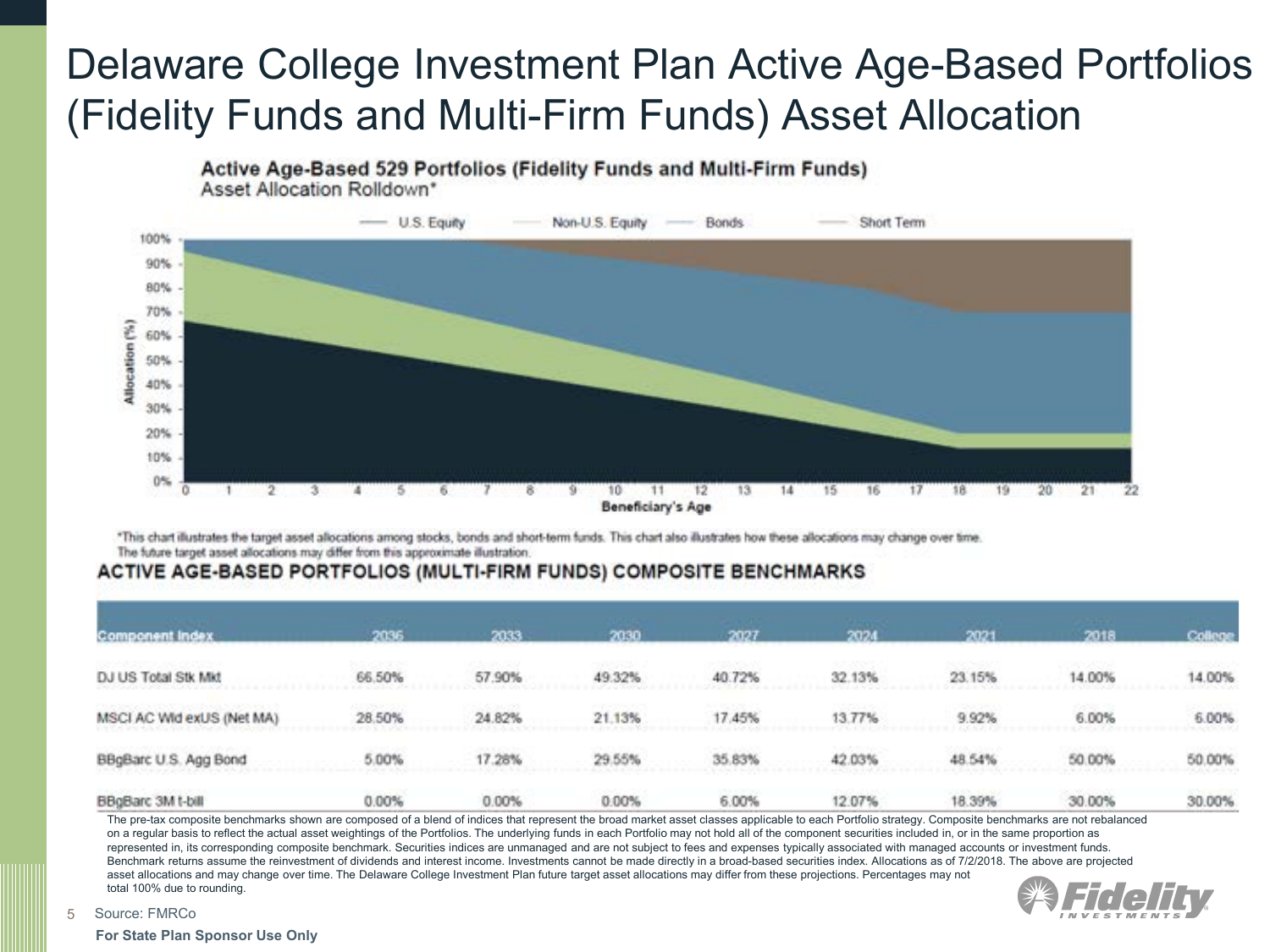## Delaware College Investment Plan Active Age-Based and Static Portfolios (Fidelity Funds and Multi-Firm Funds) Asset Allocation

#### PORTFOLIO ALLOCATIONS

As of June 30, 2018

|                          |        |        |        |        |        |        |        |         | Aggr          | Mod           | Conser- |
|--------------------------|--------|--------|--------|--------|--------|--------|--------|---------|---------------|---------------|---------|
|                          | 2036   | 2033   | 2030   | 2027   | 2024   | 2021   | 2018   | College | <b>Growth</b> | <b>Growth</b> | vative  |
| U.S. Equities            | 64.88% | 55.37% | 46.48% | 37.55% | 28.78% | 19.73% | 10.54% | 10.29%  | 67.99%        | 46.53%        | 0.00%   |
| Non-U.S. Equities        | 29.61% | 26.71% | 23.04% | 19.33% | 15.66% | 11.65% | 7.56%  | 7.41%   | 31.05%        | 22.31%        | 0.00%   |
| Commodities              | 1.15%  | 2.21%  | 2.22%  | 2 2 2% | 2.22%  | 2.21%  | 2.15%  | 2.14%   | 0.97%         | 0.99%         | 0.00%   |
| <b>Bonds</b>             | 2.95%  | 13.58% | 25.98% | 33.01% | 40.43% | 47.71% | 49.77% | 49.84%  | 0.00%         | 30.12%        | 45,00%  |
| High Yield Debt          | 0.61%  | 1.35%  | 1.37%  | 1.40%  | 1.43%  | 1.47%  | 1.52%  | 1.57%   | $0.00\%$      | 0.98%         | 1.01%   |
| Floating Rate Debt       | 0.12%  | 0.19%  | 0.22%  | 0.23%  | 0.24%  | 0.24%  | 0.25%  | 0.26%   | $0.00\%$      | 0.49%         | 0.51%   |
| Emerging Market Debt     | 0.27%  | 0.45%  | 0.54%  | 0.55%  | 0.57%  | 0.59%  | 0.62%  | 0.68%   | $0.00\%$      | 0.46%         | 0.47%   |
| Real Estate Debt         | 0.23%  | 0.46%  | 0.41%  | 0.42%  | 0.44%  | 0.45%  | 0.47%  | 0.49%   | $0.00\%$      | 0.73%         | 0.51%   |
| Investment Grade Debt    | 1.34%  | 10.33% | 22.63% | 29.40% | 35.54% | 41.76% | 43.10% | 43.05%  | 0.00%         | 26.70%        | 40.61%  |
| Inflation Protected Debt | 0.38%  | 0.81%  | 0.81%  | 1.01%  | 2.21%  | 3.18%  | 3.81%  | 3.79%   | 0.00%         | 0.76%         | 1.90%   |
| Short Term Debt          | .42%   | 2.11%  | 2.23%  | 7.83%  | 12.84% | 18.60% | 29.87% | 30.21%  | 0.00%         | 0.00%         | 54.85%  |

### PORTFOLIO ALLOCATIONS RELATIVE TO COMPOSITE BENCHMARK ALLOCATIONS\*

As of June 30, 2018

|                   |         |         |         |         |         |         |         |         | Aggr          | Mod     | Conser- |  |
|-------------------|---------|---------|---------|---------|---------|---------|---------|---------|---------------|---------|---------|--|
|                   | 2036    | 7033    | 2030    | 2027    | 2024    | 2021    | 2018    | College | <b>Growth</b> | Growth  | vative  |  |
| U.S. Equities     | $-1.62$ | $-2.77$ | $-3.07$ | $-3.41$ | $-3.58$ | $-3.67$ | $-3.71$ | $-3.71$ | $-2.01$       | $-2.47$ | 0.00    |  |
| Non-U.S. Equities | 4.11    | 1.79    | .80     | 1.78    | 1.79    | 1.62    | 45      | 1.41    | 1.05          | 1.31    | 0.00    |  |
| Commodities**     | 1.15    | 2.21    | 2.22    | 2.22    | 2.22    | 221     | 2.15    | 2.14    | 0.97          | 0.99    | 0.00    |  |
| Bonds             | $-2.05$ | $-3.36$ | $-3.23$ | $-2.65$ | $-1.44$ | $-0.65$ | $-0.24$ | $-0.16$ | 0.00          | 0.12    | 0.00    |  |
| Short Term Debt   | .42     | 2.11    | 2.23    | 2.00    | 0.94    | 0.39    | 0.24    | 0.21    | 0.00          | 0.00    | $-0.15$ |  |



**For State Plan Sponsor Use Only** Source: FMRCo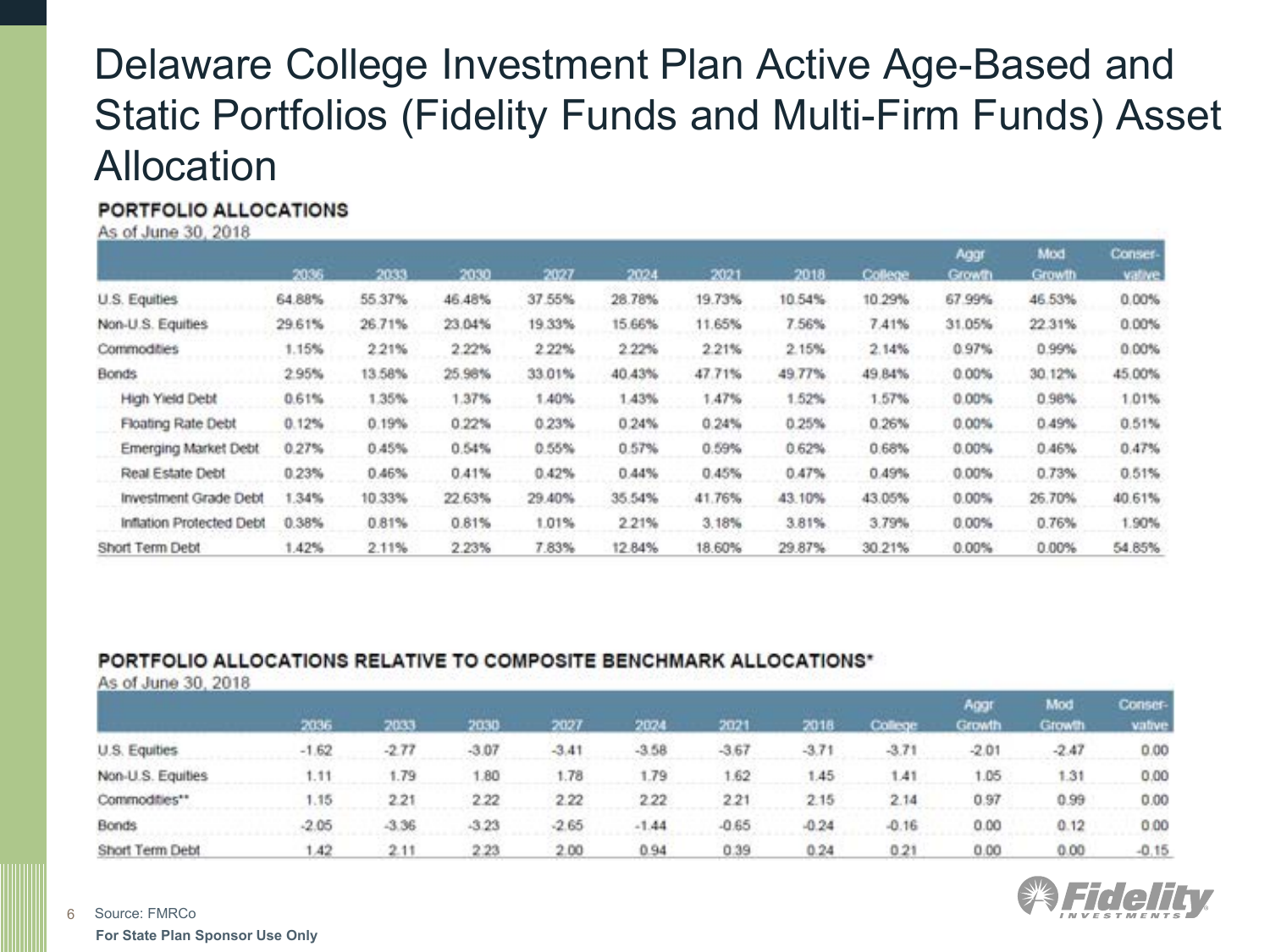## Delaware College Investment Plan Active Age-Based and Static Portfolios (Fidelity Funds) Allocation

| Portfolio Weights as of June 30, 2018                                  |         |       |       |       |       |       |       |       |         |                           |        | Change from Prior Quarter-end |           |         |         |         |         |         |                            |          |         |         |
|------------------------------------------------------------------------|---------|-------|-------|-------|-------|-------|-------|-------|---------|---------------------------|--------|-------------------------------|-----------|---------|---------|---------|---------|---------|----------------------------|----------|---------|---------|
|                                                                        |         |       |       |       |       |       |       |       | Aug     | Mod Come                  |        |                               |           |         |         |         |         |         |                            | Acro     | Mod     | Corse   |
| <b>U.S. Equities</b>                                                   | 7036    | 2033  | 2030  | 2027  | 2024  | 2021  |       |       |         | 2018 Colege Growth Growth | vative | 2030                          | -2033     | 2030    | 2027    | 2024    | 2021    |         | 2018 College Growth Growth |          |         | vative  |
| Fidelity Blue Chip Growth Fund                                         | 5.94    | 5.09  | 4.28  | 3.46  | 2.65  | 1.82  | 0.97  | 0.95  | 6.27    | 4.29                      | 0.00   | 0.12                          | 0.02      | 0.03    | 0.03    | 0.01    | $-0.02$ | $-0.06$ | 0.02                       | 0.15     | 0.19    | 0.00    |
| Fidelity Contratund                                                    | 3.90    | 3.34  | 2.81  | 2.27  | 1.74  | 1.19  | 0.64  | 0.62  | 4.11    | 2.82                      | 0.00   | 0.01                          | $-0.02$   | 0.00    | $-0.00$ | $-0.01$ | 0.03    | $-0.05$ | 0.01                       | 0.06     | 0.10    | 0.00    |
| Fidelity Growth Company Fund                                           | 8.42    | 7.20  | 6.05  | 4.90  | 3.75  | 2.57  | 1.37  | 1.34  | 8.87    | 6.07                      | 0.00   | $-0.22$                       | $-0.18$   | $-0.13$ | $-0.10$ | $-0.10$ | $-0.11$ | $-0.13$ | $-0.01$                    | $-0.06$  | 0.08    | 0.00    |
| Fidelity Large Cap Stock Fund                                          | 6.14    | 5.23  | 4.40  | 3.56  | 2.73  | 1.87  | 1.00  | 0.97  | 6.44    | 4.41                      | 0.00   | 0.10                          | $-0.01$   | 0.02    | 0.01    | $-0.00$ | 40.04   | $-0.07$ | 0.02                       | 0.12     | 0.17    | 0.00    |
| Fidelity Low-Priced Stock Fund                                         | 3.23    | 2.76  | 232   | 1.87  | 1.44  | 0.98  | 0.53  | 0.61  | 3.39    | 2.32                      | 0.00   | $-0.03$                       | $-0.06$   | $-0.05$ | 0.04    | $-0.04$ | $-0.04$ | $-0.05$ | 0.00                       | $-0.01$  | 0.02    | 0.00    |
| Fidelity Mega Cap Stock Fund                                           | 4.51    | 3.88  | 3.24  | 2.62  | 2.00  | 1.37  | 0.73  | 0.72  | 4.73    | 3.24                      | 0.00   | 0.07                          | 0.02      | 0.01    | 0.01    | $-0.00$ | $-0.03$ | $-0.05$ | 0.01                       | 0.09     | 0.12    | 0.00    |
| Fidelity Real Estate Investment Portfolio                              | 1.02    | 0.87  | 0.74  | 0.60  | 0.45  | 0.31  | 0.17  | 0.16  | 1.08    | 0.74                      | 0.00   | 0.02                          | $-0.00$   | 0.01    | 0.01    | $-0.00$ | $-0.01$ | $-0.01$ | 0.00                       | 0.02     | 0.03    | 0.00    |
| Fidelity Stock Selector All Cap Fund                                   | 11.71   | 10.03 | 8.32  | 6.72  | 5.15  | 3.53  | 1.89  | 1.84  | 12.18   | 8.33                      | 0.00   | $-0.03$                       | $-0.16$   | $-0.23$ | $-0.19$ | $-0.17$ | $-0.18$ | $-0.20$ | $-0.02$                    | $-0.14$  | 0.06    | 0.00    |
| Fidelity Stock Selector Large Cap Value Fu                             | 8.34    | 7.12  | 5.99  | 4.84  | 3.71  | 2.54  | 1.36  | 1.33  | 言下      | 5.99                      | 0.00   | $-0.03$                       | $-0.13$   | $-0.09$ | $-0.08$ | $-0.07$ | $-0.10$ | $-0.13$ | 0.00                       | 0.01     | 0.11    | 0.00    |
| Fidelity Stock Selector Small Cap Fund                                 | 3.30    | 2.75  | 2.32  | 1.88  | 1.44  | 0.98  | 0.53  | 0.51  | 3.39    | 2.33                      | 0.00   | $-0.05$                       | -0.<br>16 | $-0.12$ | $-0.10$ | $-0.09$ | $-0.08$ | $-0.07$ | $-0.02$                    | $-0.14$  | $-0.04$ | 0.00    |
| Fidelity Value Discovery Fund                                          | 8.36    | 7.13  | 6.00  | 484   | 3.71  | 2.55  | 1.36  | 1.33  | 8.78    | 6.00                      | 0.00   | 0.22                          | $-0.10$   | $-0.07$ | $-0.06$ | $-0.06$ | $-0.09$ | $-0.12$ | 0.01                       | $0.05 -$ | 0.13    | 0.00    |
| <b>Non-U.S. Equities</b>                                               |         |       |       |       |       |       |       |       |         |                           |        |                               |           |         |         |         |         |         |                            |          |         |         |
| Fidelity Canada Fund                                                   | 0.94    | 0.84  | 0.72  | 0.60  | 0.48  | 0.35  | 0.22  | 0.21  | 1.00    | 0.70                      | 0.00   | 0.04                          | 0.01      | 0.02    | 0.02    | 0.01    | 0.00    | $-0.01$ | $-0.00$                    | 0.06     | 0.04    | 0.00    |
| Fidelity Diversified International Fund                                | 10.29   | 9.10  | 7.79  | 6.47  | 5.18  | 3.82  | 2.44  | 2.40  | 10.83   | 7.63                      | 0.00   | $-0.03$                       | $-0.17$   | $-0.13$ | $-0.11$ | $-0.12$ | $-0.16$ | $-0.20$ | $-0.06$                    | 0.12     | 0.19    | 0.00    |
| Fidelity Emerging Markets Fund                                         | 8.10    | 7.69  | 6.76  | 5.79  | 4.83  | 3.67  | 2.46  | 2.40  | 8.42    | 6.35                      | 0.00   | $-0.55$                       | $-0.80$   | $-0.70$ | $-0.62$ | $-0.57$ | $-0.59$ | $-0.53$ | $-0.46$                    | $-0.34$  | $-0.19$ | 0.00    |
| Fidelity Overseas Fund                                                 | 10.28   | 9,09  | 7.78  | 6.47  | 5.17  | 3.82  | 2.44  | 2.40  | 10.82   | 7.63                      | 0.00   | $-0.11$                       | $-0.25$   | $-0.19$ | $-0.17$ | $-0.16$ | $-0.19$ | $-0.23$ | $-0.08$                    | 0.02     | 0.13    | 0.00    |
| <b>Commoditie</b>                                                      |         |       |       |       |       |       |       |       |         |                           |        |                               |           |         |         |         |         |         |                            |          |         |         |
| Fidelity Commodity Strategy Fund<br><b>High Yield Deb</b>              | 1.15    | 2.21  | 2.22  | 2.22  | 2.22  | 2.21  | 2.15  | 2.14  | 0.97    | 0.99                      | 0.00   | 0.21                          | 0.19      | 0.19    | 0.18    | 0.16    | 0.14    | 0.07    | 0.05                       | $-0.02$  | $-0.01$ | 0.00    |
| Fidelity High Income Fund<br><b>Floating Rate Debt</b>                 | 0.61    | 1.36  | 1.37  | 1.40  | 1.43  | 1.47  | 1.52  | 1.57  | 0.00    | 0.98                      | 1,01   | 0.00                          | $-0.01$   | $-0.01$ | $-0.01$ | $-0.00$ | 0.00    | 0.01    | 0.01                       | 0.00.    | $-0.01$ | 0.00    |
| Fidelity Floating Rate High Income Fund<br><b>Emerging Market Debt</b> | 0.12    | 0.19  | 0.22  | 0.23  | 0.24  | 0.24  | 0.25  | 0.26  | 0.00    | 0.49                      | 0.51   | $-0.00$                       | $-0.00$   | $-0.00$ | $-0.00$ | $-0.00$ | $-0.00$ | $-0.00$ | $-0.00$                    | 0.00     | $-0.01$ | $-0.00$ |
| Fidelity New Markets Income Fund                                       | 0.27    | 0.45  | 0.54  | 0.55  | 0.57  | 0.59  | 0.62  | 0.68  | 0.00    | 0.46                      | 0.47   | $-0.01$                       | $-0.03$   | $-0.04$ | $-0.04$ | $-0.04$ | $-0.04$ | $-0.04$ | $-0.04$                    | 0.00     | $-0.03$ | $-0.03$ |
| <b>Real Estate Debi</b>                                                |         |       |       |       |       |       |       |       |         |                           |        |                               |           |         |         |         |         |         |                            |          |         |         |
| Fidelity Real Estate Income Fund<br><b>Inventment Grade Debt</b>       | 0.23    | 0.46  | 0.41  | 0.42  | 0.44  | 0.45  | 0.47  | 0.49  | 0.00    | 0.73                      | 0.51   | 0.01                          | 0.01      | 0.01    | 0.01    | 0.01    | 0.02    | 0.02    | 0.02                       | 0.00     | 0.02    | 0.02    |
| Fidelity Corporate Bond Fund                                           | 0.00    | 0.00  | 0.20  | 0.75  | 1.44  | 1.87  | 2.52  | 1.09  | 0.00    | 0.59                      | 1.41   | 0.00                          | 0.00      | $-0.12$ | $-0.19$ | $-0.04$ | $-0.04$ | $-0.02$ | -0.55                      | 0.00     | $-0.47$ | $-0.31$ |
| Fidelity Government Income Fund                                        | 0.00    | 0.00  | 0.88  | 2.67  | 5.00  | 6.53  | 8.78  | 5.45  | 0.00    | 3.35                      | 5.95   | 0.00                          | 0.00      | $-0.39$ | $-0.60$ | $-0.07$ | $-0.07$ | 0.01    | $-1.12$                    | 0.00     | $-0.80$ | $-0.65$ |
| Fidelity Investment Grade Bond Fund                                    | 0.00    | 7.50  | 18.57 | 23.04 | 21.01 | 22.90 | 21.37 | 33.73 | 0.00    | 20.01                     | 30.90  | 0.00                          | 0.66      | 0.96    | 0.73    | 0.92    | 0.99    | 0.43    | 1.08                       | 0.00     | 0.41    | 1:15    |
| Fidelity Long Term Treasury Bond Index Fun                             | 1.33    | 2.82  | 2.77  | 2.32  | 2.01  | 1.79  | 1.57  | 1.58  | 0.00    | 2.05                      | 1.02   | 0.42                          | 0.64      | 0.50    | 0.08    | $-0.22$ | $-0.43$ | $-0.63$ | $-0.12$                    | 0.00     | $-0.07$ | 0.06    |
| Fidelity Mortgage Securities Fund                                      | 0.00    | 0.00  | 0.21  | 0.62  | 1.16  | 1.52  | 2.05  | 1.19  | 0.00    | 0.70                      | 1.33   | 0.00                          | 0.00      | $-0.10$ | 0.14    | $-0.02$ | $-0.02$ | 0.00    | $-0.30$                    | 0.00     | $-0.23$ | $-0.17$ |
| Fidelity Total Bond Fund                                               | 0.00    | 0.00  | 0.00  | 0.00  | 4.91  | 7.16  | 6.82  | 0.00  | 0.00    | 0.00                      | 0.00   | 0.00                          | 0.00      | 0.00    | 0.00    | $-1.08$ | $-0.90$ | $-0.93$ | 0.00                       | 0.00     | 0.00    | 0.00    |
| Inflation Protected Debt                                               |         |       |       |       |       |       |       |       |         |                           |        |                               |           |         |         |         |         |         |                            |          |         |         |
| Fidelity Inflation-Protected Bond Fund<br><b>Short Term Debt</b>       | 0.38    | 0.81  | 0.81  | 1.01  | 221   | 3.18  | 3.81  | 3.79  | 0.00    | 0.76                      | 1.90   | 0.00                          | $-0.01$   | $-0.00$ | $-0.00$ | $-0.00$ | 0.01    | 0.02    | 0.01                       | 0.00     | $-0.00$ | 0.01    |
| Fidelity Investments Money Market Governme 1.13                        |         | 1.69  | 1.79  | 6.26  | 10.00 | 14.20 | 23.23 | 23.51 | 0.00    | 0.00                      | 43.25  | 0.53                          | 0.39      | 0.45    | 1.22    | 1.65    | 2.04    | 3.78    | 4.07                       | 0.00     | 0.00    | 0.07    |
| Fidelity Short-Term Bond Fund                                          | 0.28    | 0.42  | 0.45  | 1.57  | 2.84  | 4.40  | 6.64  | 6.71  | 0.00    | 0.00                      | 11.60  | 0.13                          | 0.10      | 0.10    | 0.10    | $-0.02$ | $-0.18$ | $-0.94$ | $-2.67$                    | 0.00     | 0.00    | $-0.31$ |
| Net Other Assets                                                       | $-0.01$ | 0.02  | 0.04  | 0.06  | 0.08  | 0.10  | 0.12  | 0.12  | $-0.02$ | 0.04                      | 0.16   | 0.01                          | 0.03      | 0.06    | 0.08    | 0.10    | 0.12    | 0.14    | 0.14                       | 0.00     | 0.06    | 0.17    |

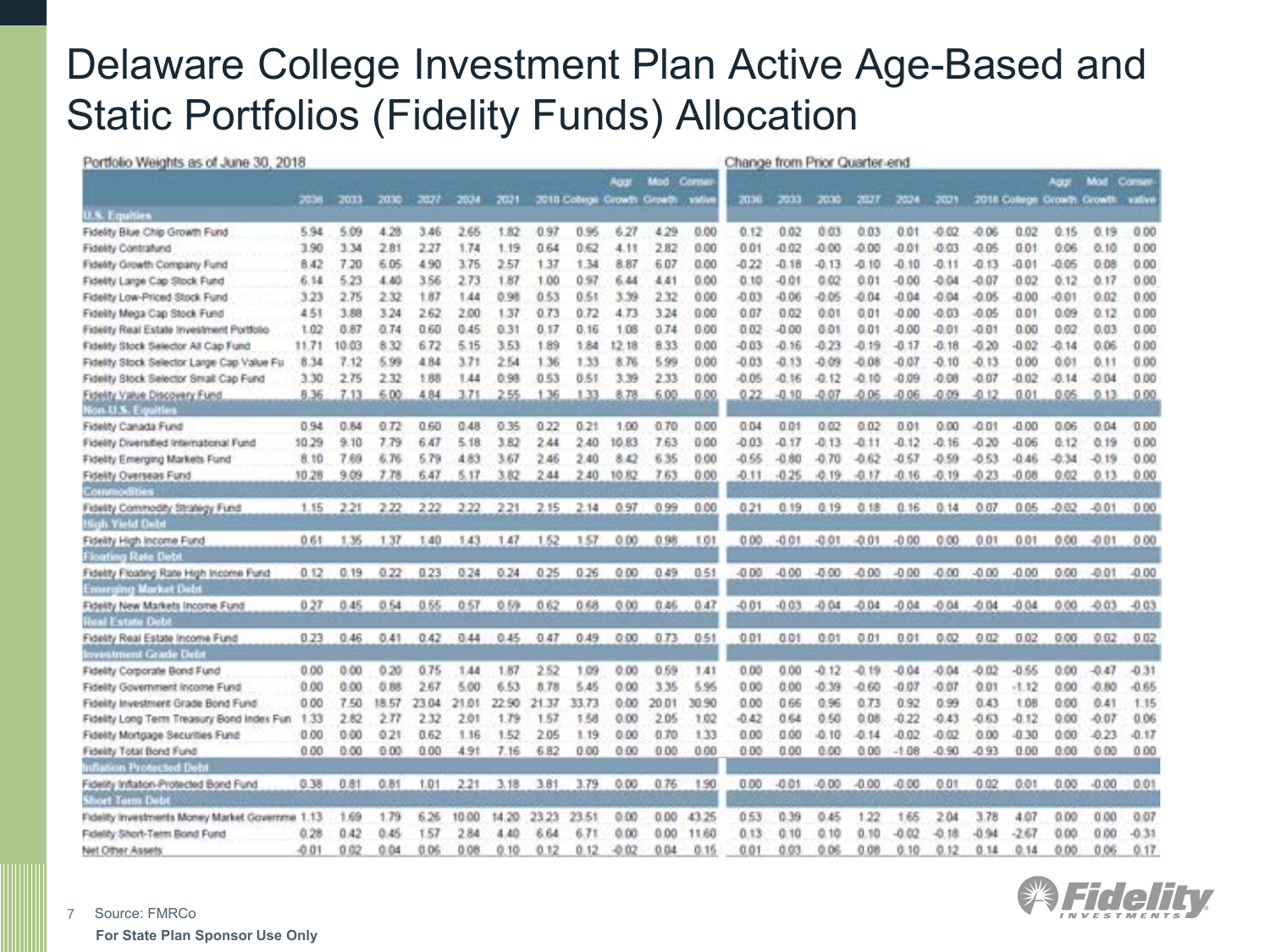## Active Age-based and Static Portfolios (Fidelity Funds) **Performance as of June 30, 2018**





#### 3 Year Return (%)



#### 5 Year Return (%) Actively Managed Portfolio **Managed Benchmark**



Source: FMRCo. **The performance data featured represents past performance, which is no guarantee of future results. Investment return and principal value of an investment will fluctuate; therefore, you may have a gain or loss when you sell your units.** Performance shown is net of Program Fees and all underlying mutual fund fees. Returns are historical and include change in unit value and reinvestment of dividends and capital gains, if any. **Current performance may be higher or lower than the performance data quoted. To learn more or to obtain the most recent month-end performance, contact Fidelity or visit www.fidelity.com.** 



**For State Plan Sponsor Use Only**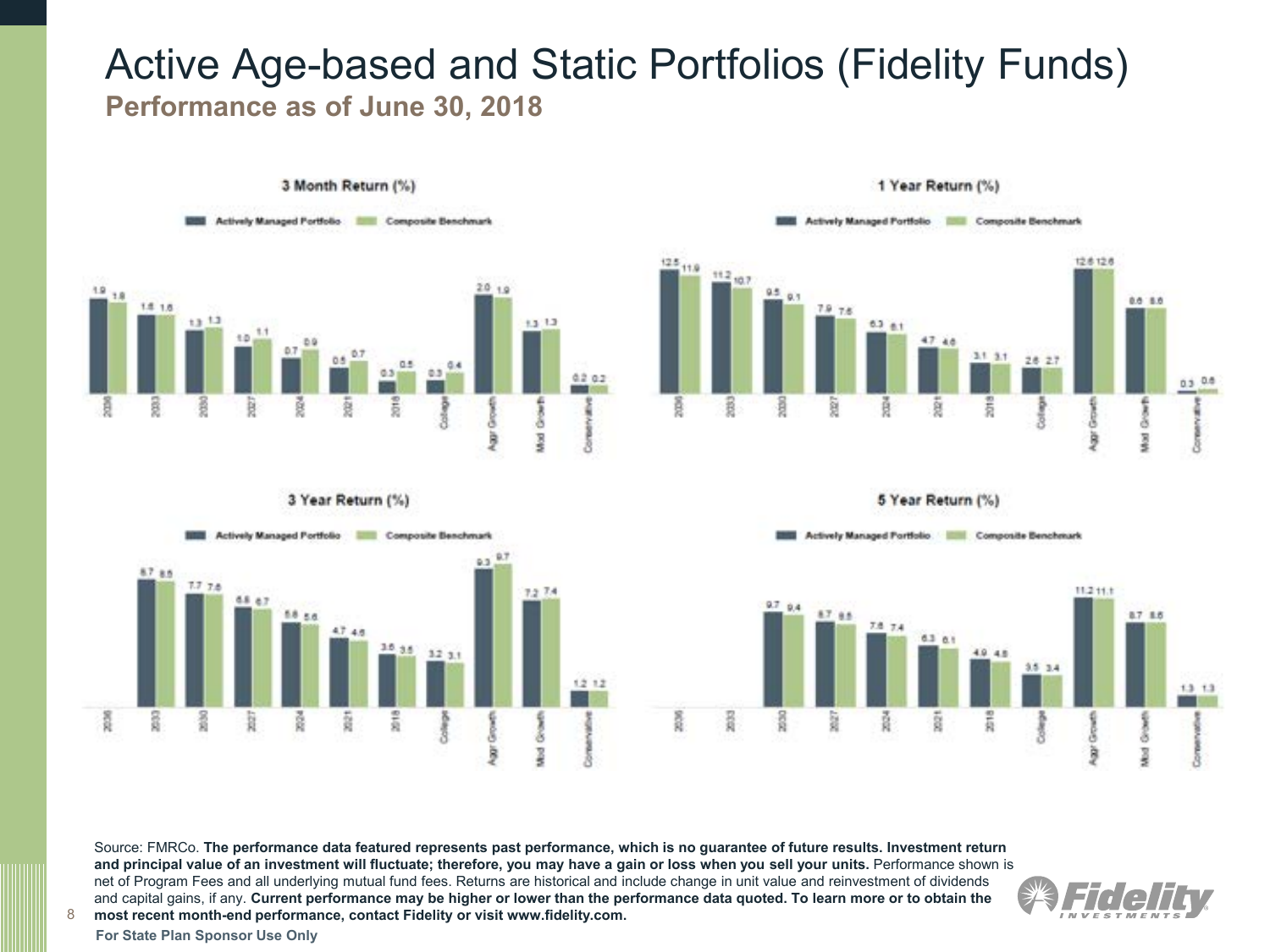## Active Age-based Portfolios (Multi-firm Funds) **Performance as of June 30, 2018**











Source: FMRCo. **The performance data featured represents past performance, which is no guarantee of future results. Investment return and principal value of an investment will fluctuate; therefore, you may have a gain or loss when you sell your units.** Performance shown is net of Program Fees and all underlying mutual fund fees. Returns are historical and include change in unit value and reinvestment of dividends and capital gains, if any. **Current performance may be higher or lower than the performance data quoted. To learn more or to obtain the most recent month-end performance, contact Fidelity or visit www.fidelity.com.** 

**For State Plan Sponsor Use Only**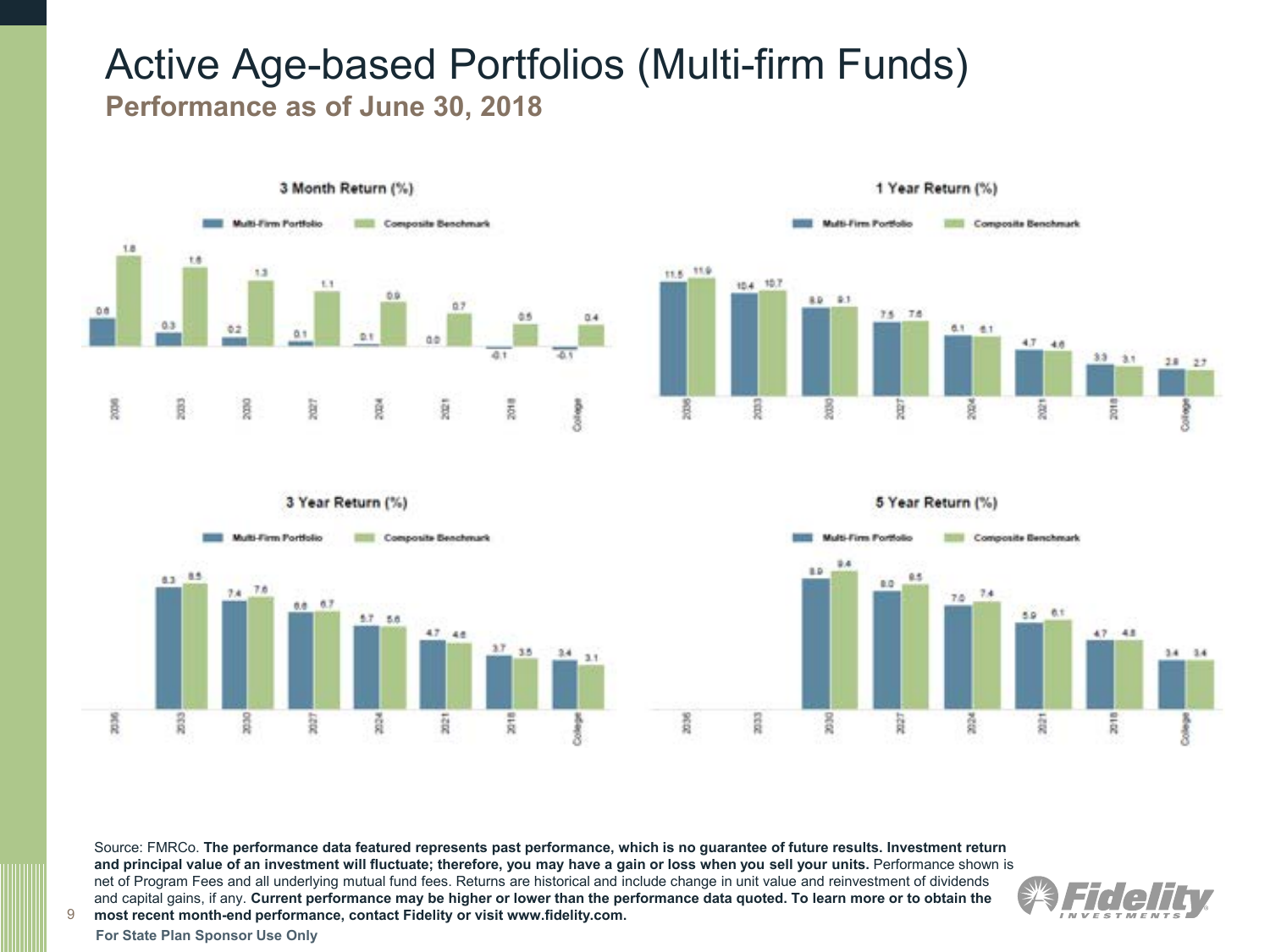## Age-based & Static Portfolios (Fidelity Index Funds) **Performance as of June 30, 2018**









10 **most recent month-end performance, contact Fidelity or visit www.fidelity.com.** Source: FMRCo. **The performance data featured represents past performance, which is no guarantee of future results. Investment return and principal value of an investment will fluctuate; therefore, you may have a gain or loss when you sell your units.** Performance shown is net of Program Fees and all underlying mutual fund fees. Returns are historical and include change in unit value and reinvestment of dividends and capital gains, if any. **Current performance may be higher or lower than the performance data quoted. To learn more or to obtain the** 

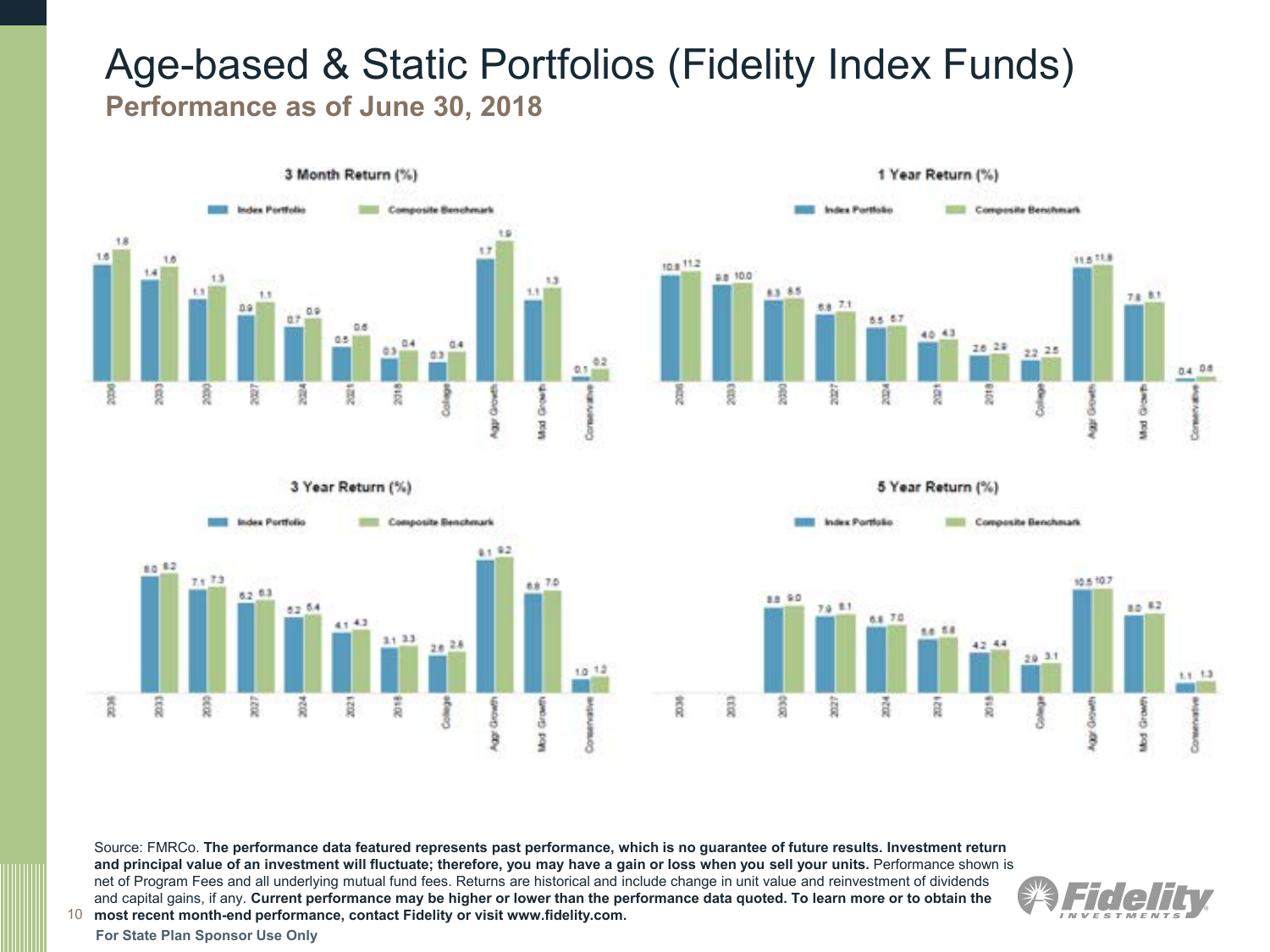## Delaware College Investment Plan Active Fidelity Funds vs. Fidelity Index Funds vs. Multi-Firm Funds

**Performance as of June 30, 2018** 









5 Year Return (%)



11 **most recent month-end performance, contact Fidelity or visit www.fidelity.com.**  Source: FMRCo. **The performance data featured represents past performance, which is no guarantee of future results. Investment return and principal value of an investment will fluctuate; therefore, you may have a gain or loss when you sell your units.** Performance shown is net of Program Fees and all underlying mutual fund fees. Returns are historical and include change in unit value and reinvestment of dividends and capital gains, if any. **Current performance may be higher or lower than the performance data quoted. To learn more or to obtain the** 

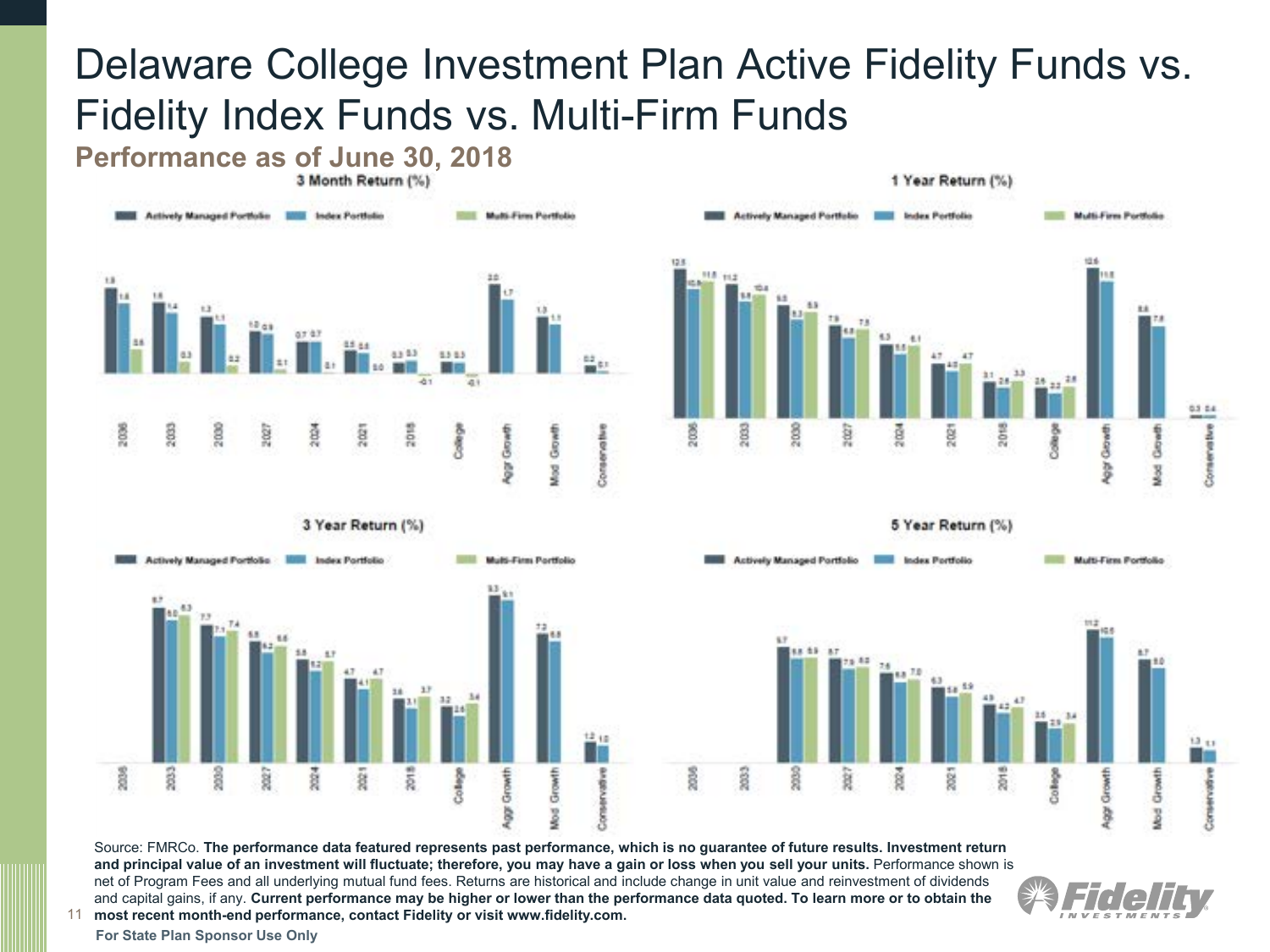## Appendix

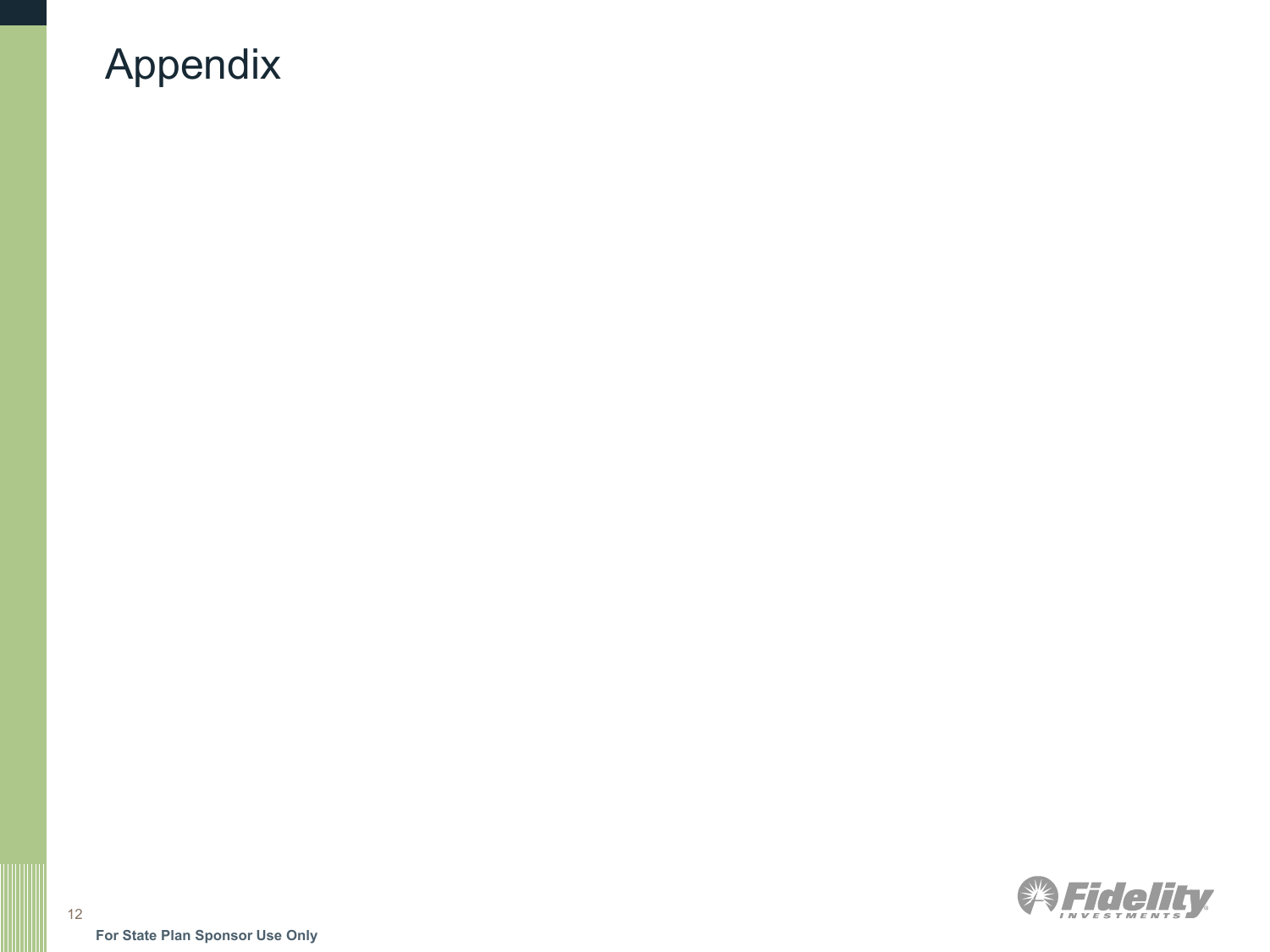# Delaware College Investment Plan Active Age-Based and Static Portfolios (Fidelity Funds)

**Performance as of June 30, 2018**

|                                                                         |                        |                        |                        | <b>Average Annual Total Return</b> |                         |                        |            |                     |                 | <b>Standard Deviation</b>      |                | <b>Tracking Error</b> |          |            |       |  |
|-------------------------------------------------------------------------|------------------------|------------------------|------------------------|------------------------------------|-------------------------|------------------------|------------|---------------------|-----------------|--------------------------------|----------------|-----------------------|----------|------------|-------|--|
|                                                                         | 3 Month                | 1 Year                 | 3 Year                 | 5 Year                             | <b>50 Year</b>          | Life                   | Inc. Date  | 3 Yan               | 5 Year          | 10 Year                        | Life           | 3 Year                | 5 Year   | 10 Year    | Life: |  |
| DE 2036 (Fid Funds)<br>DE 2036 Portfolio BM<br>Relative Return          | 1.93<br>1.84<br>0.09   | 12.53<br>11.93<br>0.60 | $-11$<br>$-1$<br>- -   | $= 1$<br>$-1$<br>$+1$              | $\sim$<br>$-1$<br>$-1$  | 16.52<br>14.17<br>2.35 | 12/14/2016 | $\approx$<br>$\sim$ | $= -1$<br>$= -$ | 17.17<br>$\sim$                | $= 1$<br>$-1$  | $=$ $+$               | $=$ $-$  | $=$ $+$    | $=$   |  |
| DE 2033 (Fid Funds)<br>DE 2033 Portfolio BM<br>Relative Return          | 1.61<br>1.60<br>0.01   | 11.24<br>10.70<br>0.54 | 8.70<br>8.55<br>0.15   | <br>$\sim$ $\sim$<br>$+1$          | <br>$-1$<br>$-11.1$     | 8.62<br>8.43<br>0.79   | 12/18/2013 | 10.02<br>9.51       |                 | $\sim$ $\sim$<br>$\sim$ $\sim$ | 9.41<br>8.99   | 1.60                  | $\cdots$ | $\sim$ $-$ | 1.54  |  |
| DE 2030 (Fid Funds)<br>DE 2030 Portfolio BM<br>Relative Return          | 1.29<br>1.34<br>(0.05) | 9.54<br>9.07<br>0.47   | 7.73<br>7.60<br>0.13   | 9.70<br>9.40<br>0.31               | $-1$<br>$+ -$<br>$= -1$ | 8.79<br>9.15<br>(0.36) | 12/28/2010 | 8.84<br>8.23        | 8.65<br>8.15    | 4.81<br>$\sim$ $-$             | 10.91<br>9.98  | 1.45                  | 1.39     | $n - 1$    | 1.68  |  |
| DE 2027 (Fid Funds)<br>DE 2027 Portfolio BM<br>Relative Return          | 0.97<br>1.12<br>(0.14) | 7.85<br>7.57<br>0.29   | 6.78<br>6.67<br>0.12   | 8.74<br>8.49<br>0.25               | 6.29<br>6.96<br>(0.66)  | 4.93<br>5.58<br>(0.65) | 12/14/2007 | $7.62$<br>6.97      | 7.65<br>7.11    | 14.88<br>13.89                 | 15.02<br>14.03 | 1.30                  | 1.26     | 1.75       | 1.79  |  |
| DE 2024 (Fid Funds)<br>DE 2024 Portfolio BM<br>Relative Return          | 0.73<br>0.90<br>(0.17) | 6.29<br>6.07<br>0.21   | 5.79<br>5.63<br>0.16   | 7.59<br>7.35<br>0.24               | 5.61<br>6.14<br>(0.54)  | 5.56<br>5.93<br>(0.37) | 12/27/2004 | 6.43<br>6.72        | 6.55<br>5.95    | 13.84<br>12.80                 | 12.95<br>11.96 | 1.15                  | 1.13     | 1.68       | 1.74  |  |
| DE 2021 (Fid Funds)<br>DE 2021 Portfolio BM<br>Relative Return          | 0.53<br>0.67<br>(0.14) | 4.70<br>4.55<br>0.15   | 4.75<br>4.57<br>0.18   | 6.33<br>6.09<br>0.24               | 4.98<br>5.37<br>(0.39)  | 5.14<br>5.75<br>(0.61) | 12/13/2001 | 5.21<br>4.50        | 5.37<br>4.75    | 12.19<br>11.01                 | 11.88<br>10.97 | 1.04                  | 1.00     | 1.69       | 1.65  |  |
| DE 2018 (Fid Funds)<br>DE 2018 Portfolio BM<br>Relative Return          | 0.27<br>0.46<br>(0.19) | 3.11<br>3.07<br>0.05   | 3.63<br>3.47<br>0.15   | 4.94<br>4.75<br>0.18               | 4.27<br>4.50<br>(0.23)  | 4.17<br>4.10<br>0.07   | 01/04/1999 | 4.01<br>3.27        | 4.16<br>3.55    | 10.18<br>8.91                  | 11.79<br>10.60 | 0.97                  | 0.89.    | 1.68       | 2.31  |  |
| DE College Port (Fid Fnd)<br>DE College Portfolio BM<br>Relative Return | 0.28<br>0.44<br>(0.16) | 2.64<br>2.69<br>(0.05) | 3.18<br>3.05<br>0.13   | 3.46<br>3.37<br>0.10               | 3.51<br>3.31<br>0.20    | 3.88<br>3.93<br>(0.05) | 07/13/1998 | 3.09<br>2.40        | 2.90<br>2.31    | 4.63<br>3.42                   | 3.99<br>3.24   | 0.89                  | 0.78     | 1.60       | 1.33  |  |
| DE Agrsv Gro (Fid Funds)<br>Agrey Gro Portfolio BM<br>Relative Return   | 2.00<br>1.95<br>0.06   | 12.62<br>12.60<br>0.03 | 9.34<br>9.68<br>(0.34) | 11.17<br>11.06<br>0.11             | 7.24<br>7.99<br>(0.75)  | 5.48<br>6.29<br>(0.81) | 05/07/2001 | 10.43<br>10.41      | 9.94<br>9.91    | 16.39<br>15.49                 | 15.17<br>14.48 | 1.58                  | 1.63     | 2.00       | 1.93  |  |
| DE Mod Growth (Fid Funds)<br>Mod Gro Portfolio BM<br>Relative Return    | 127<br>1.31<br>(0.04)  | 8.63<br>8.62<br>0.01   | 7.22<br>7.37<br>(0.14) | 8.68<br>8.62<br>0.07               | 6.66<br>7.18<br>(0.52)  | 5.59<br>6.14<br>(0.55) | 05/10/2001 | 7.66<br>7.28        | 7.37<br>7.03    | 12.78<br>11.65                 | 11.58<br>10.74 | 1.14                  | 1.11     | 1.74       | 1.59  |  |
| DE Consrv (Fid Funds)<br>Conserv Portfolio BM<br>Relative Return        | 0.19<br>0.18<br>0.02   | 0.32<br>0.58<br>(0.26) | 1.19<br>1.16<br>0.03   | 1.32<br>1.28<br>0.04               | 2.14<br>1.73<br>0.42    | 2.68<br>2.53<br>0.75   | 12/13/2001 | 1.29<br>1.19        | 1.33<br>1.22    | 2.16<br>1.37                   | 2.12<br>1.47   | 0.53                  | 0.47     | 1.62       | 1.37  |  |

13 **most recent month-end performance, contact Fidelity or visit www.fidelity.com.**  Source: FMRCo. **The performance data featured represents past performance, which is no guarantee of future results. Investment return and principal value of an investment will fluctuate; therefore, you may have a gain or loss when you sell your units.** Performance shown is net of Program Fees and all underlying mutual fund fees. Returns are historical and include change in unit value and reinvestment of dividends and capital gains, if any. **Current performance may be higher or lower than the performance data quoted. To learn more or to obtain the** 

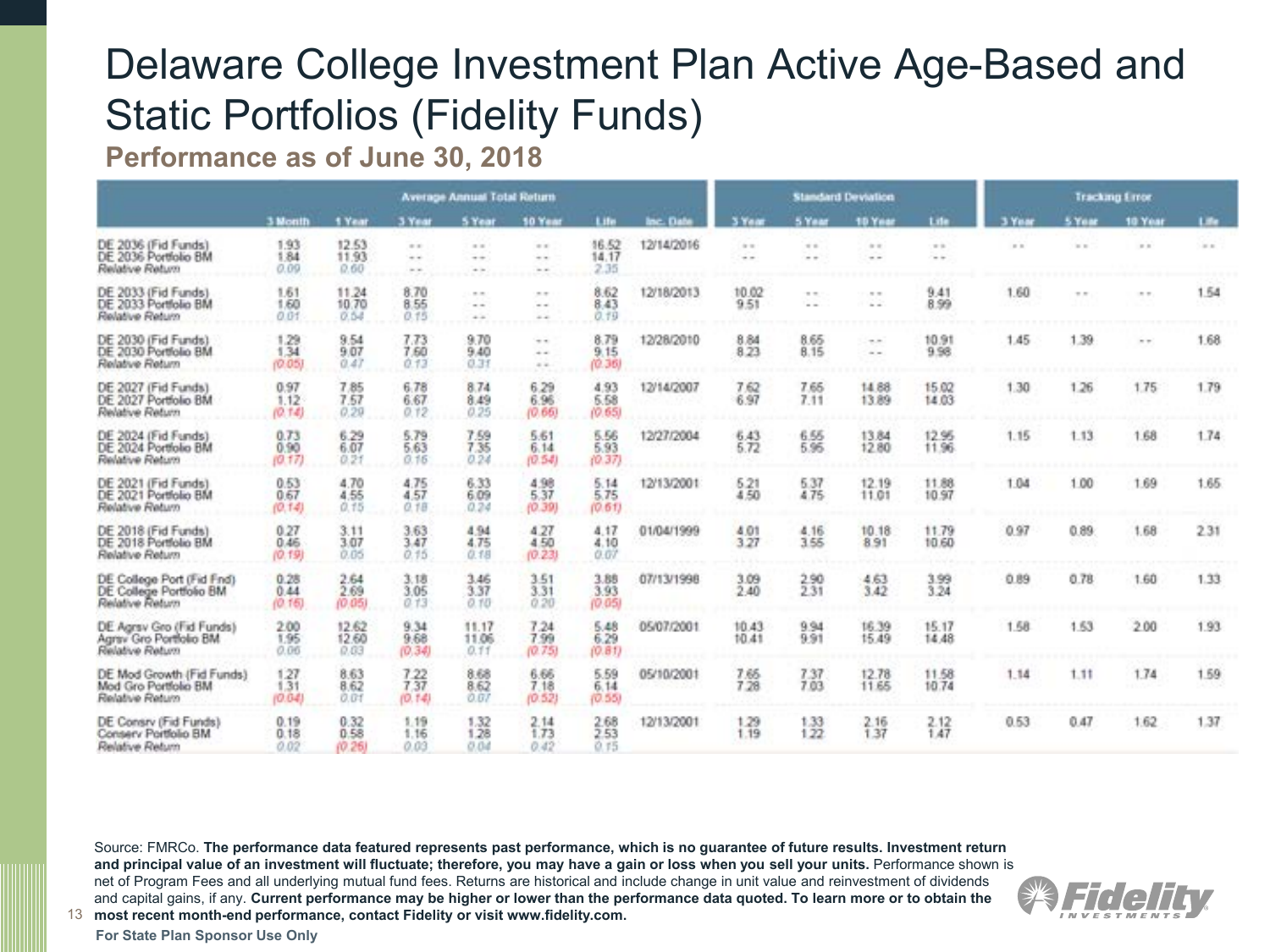# Delaware College Investment Plan Active Age-Based Portfolios (Multi-Firm Funds)

**Performance as of June 30, 2018**

|                                                                       |                                |                          |                        | <b>Average Annual Total Return</b> |                                         |                          |                  |                     |                     | <b>Standard Deviation</b>                                                                                  |              | <b>Tracking Error</b> |            |               |                                                                     |  |
|-----------------------------------------------------------------------|--------------------------------|--------------------------|------------------------|------------------------------------|-----------------------------------------|--------------------------|------------------|---------------------|---------------------|------------------------------------------------------------------------------------------------------------|--------------|-----------------------|------------|---------------|---------------------------------------------------------------------|--|
|                                                                       | 3 Month                        | 1 Year                   | 3 Year                 | 5 Year                             | 10 Year                                 | Life                     | <b>Inc.</b> Date | 3 Year              | 5 Year              | 10 Year                                                                                                    | Life         | 3 Year                | 5 Year     | 10 Year       | Life                                                                |  |
| DE 2036 (Multi-Firm)<br>DE 2036 Portfolio BM<br>Relative Return       | 0.67<br>1.84<br>(1.27)         | 11.54<br>11.93<br>(0,39) | $-1$<br>$\sim$<br>$-1$ | $-$<br>the last<br>$\sim$ $-$      | $+ +$<br>$\sim$ $\sim$<br>$\sim$ $\sim$ | 14.78<br>14:17<br>0.61   | 12/14/2016       | $-$<br>$-$          | $-10-10$<br>$m = 1$ | $\frac{1}{2} \left( \frac{1}{2} \right) \left( \frac{1}{2} \right) \left( \frac{1}{2} \right)$<br>$\cdots$ | $-2$<br>$-1$ | $-$                   | $\cdots$   | $-0.001$      | $\frac{1}{2} \left( \frac{1}{2} \right) \left( \frac{1}{2} \right)$ |  |
| DE 2033 (Multi-Firm)<br>DE 2033 Portfolio BM<br>Relative Return       | 0.29<br>1.60<br>(1,31)         | 10.39<br>10.70<br>(0.30) | 8.26<br>8.55<br>(0.29) | $-16.56$<br>$-2.41$<br>$+1$        | $-11$<br>4.4<br>$-$                     | 7.74<br>8.43<br>(0.69)   | 12/18/2013       | 9.76<br>9.51        | 44<br>$x - x$       | $-4.4$<br>4.8                                                                                              | 9.20<br>8.99 | 1.08                  | $= 0$      | $-4.41$       | 1.13                                                                |  |
| DE 2030 (Multi-Firm)<br>DE 2030 Portfolio BM<br>Relative Return       | 0.20<br>1.34<br>(1, 14)        | 8.93<br>9.07<br>(0, 14)  | 7.38<br>7,60<br>(0.22) | 8.87<br>9.40<br>(0.53)             | $\sim$ $-$<br>$-1$<br>4.4               | 11.10<br>11.70<br>(0.60) | 09/28/2011       | 8.60<br>8.23        | 8.45<br>8.15        | $\cdots$<br>$=$ $-$                                                                                        | 9.40<br>9.26 | 1.01                  | 1.04       | $\sim$ $\sim$ | 1.09                                                                |  |
| DE 2027 (Multi-Firm)<br>DE 2027 Portfolio BM<br>Relative Return       | 0.10<br>1.12<br>(1.01)         | 7.50<br>7.57<br>(0.06)   | 6.57<br>6,67<br>(0.10) | 8.04<br>8.49<br>(0.45)             | 4.41<br>6.96<br>$-1$                    | 10.25<br>10.79<br>(0.54) | 09/28/2011       | 7.41<br>6.97        | 7.49<br>7.11        | ALC: U.S.<br>13.89                                                                                         | 8.65<br>8.47 | 0.94                  | 0.98<br>93 | 4.41          | 1.03                                                                |  |
| DE 2024 (Multi-Firm)<br>DE 2024 Portfolio BM<br>Relative Return       | 0.06<br>0.90<br>(0.84)         | 6.14<br>6.07<br>0.06     | 5.69<br>5.63<br>0.05   | 7.04<br>7.35<br>(0.31)             | $=$ $+$<br>6.14<br>$-1$                 | 9.08<br>9.40<br>(0.33)   | 09/28/2011       | 6.22<br>6.72        | 6.36<br>5.95        | 16.48<br>12.80                                                                                             | 7.54         | 0.89                  | 0.90       | $-$           | 0.92                                                                |  |
| DE 2021 (Multi-Firm)<br>DE 2021 Portfolio BM<br>Relative Return       | 0.00<br>0.67<br>(0.67)         | 4.70<br>4.55<br>0.15     | 4.75<br>4.57<br>0.18   | 5.92<br>6.09<br>(0.17)             | <br>5.37<br>44                          | 7.67<br>7.82<br>(0.15)   | 09/28/2011       | 5.07<br>4.50        | 鎐                   | $\sim$<br>11.01                                                                                            | 6.30         | 0.85                  | 0.83       | $-$           | 0.83                                                                |  |
| DE 2018 (Multi-Firm)<br>DE 2018 Portfolio BM<br>Relative Return       | $\binom{0.07}{0.46}$<br>(0.53) | 3.25<br>3.07<br>0.18     | 3.72<br>3.47<br>0.25   | 4.69<br>4.75<br>(0.06)             | 10.16<br>4.50<br>$-$                    | 6.11<br>6.10<br>0.01     | 09/28/2011       | $\frac{3.87}{3.27}$ | 4.07<br>3.55        | $-1$<br>8.91                                                                                               | 4.96<br>4.60 | 0.83                  | 0.78       | $+ +$         | 0.76                                                                |  |
| DE College (Multi-Firm)<br>DE College Portfolio BM<br>Relative Return | (0.08)<br>0.44<br>(0.52)       | 2.79<br>2.69<br>0.10     | 3.36<br>3.05<br>0.31   | 3.39<br>3.37<br>0.02               | $-10$<br>3.31<br>$-1$                   | 3.85<br>3.63<br>0.22     | 09/28/2011       | 3.02<br>2.40        | 2.84<br>2.31        | $-1.11$<br>3.42                                                                                            | 2.90<br>2.48 | 0.84                  | 0.74       | $-$           | 0.68                                                                |  |

14 **most recent month-end performance, contact Fidelity or visit www.fidelity.com.**  Source: FMRCo. **The performance data featured represents past performance, which is no guarantee of future results. Investment return and principal value of an investment will fluctuate; therefore, you may have a gain or loss when you sell your units.** Performance shown is net of Program Fees and all underlying mutual fund fees. Returns are historical and include change in unit value and reinvestment of dividends and capital gains, if any. **Current performance may be higher or lower than the performance data quoted. To learn more or to obtain the**